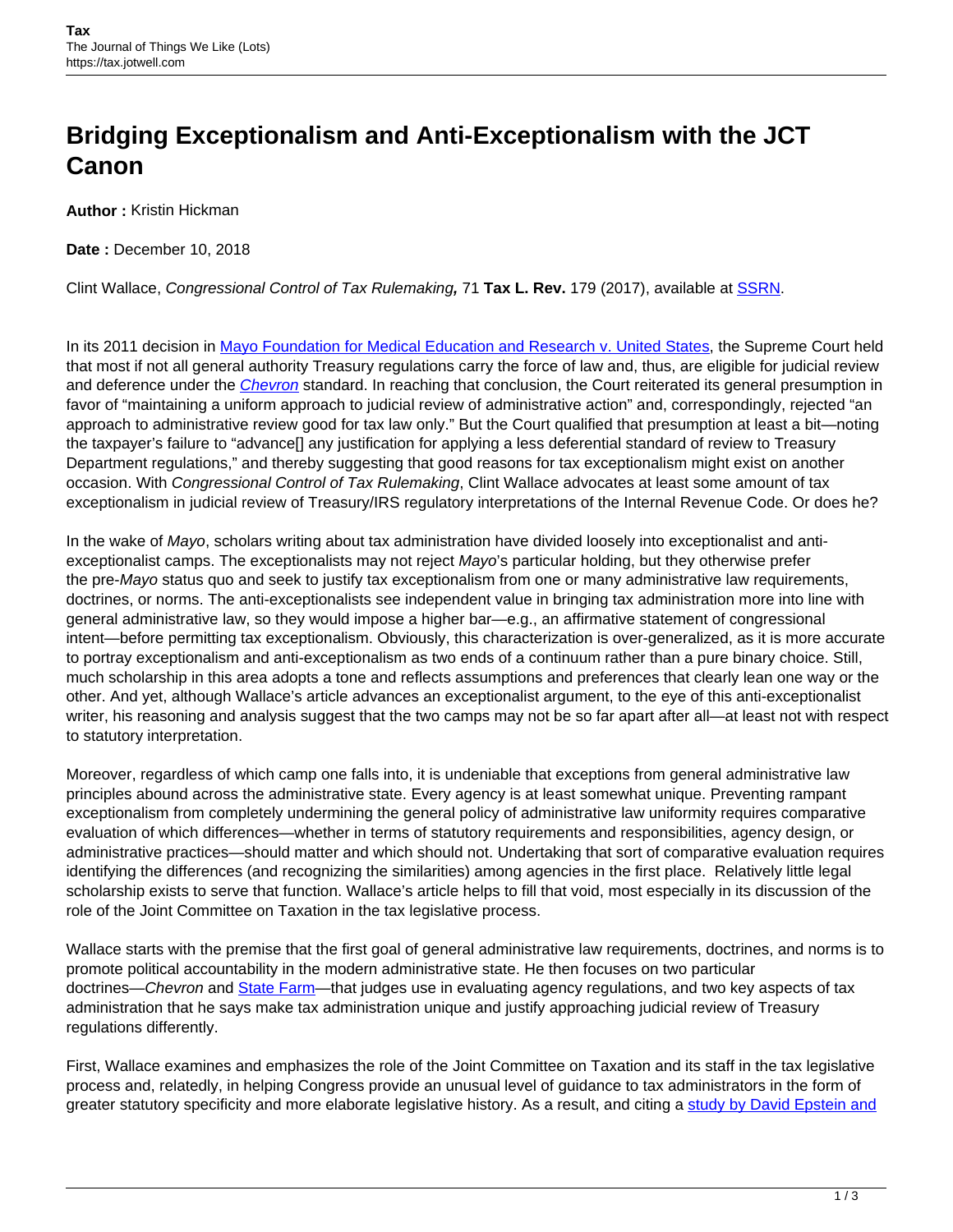[Sharyn O'Halloran](https://www.researchgate.net/publication/282135477_Delegating_Powers_A_Transaction_Cost_Politics_Approach_to_Policy_Making_Under_Separate_Powers), he posits that Congress delegates less discretionary authority to Treasury and the IRS than it does to other government agencies. Thus, Wallace concludes, "the JCT facilitates congressional control of tax rulemaking, which can provide political accountability, allows for reliance on expertise in policy formulation, and can provide benefits in terms of certainty for taxpayers."

Second, Wallace examines public participation in notice-and-comment rulemaking in the tax context—documenting and evaluating public comments received in response to 106 notices of proposed rulemaking issued by the Treasury Department in 2013, 2014, and 2015. Most of the proposed Treasury regulations received few comments, and a quarter received no comments at all. When comments were received, the commenters "were heavily weighted towards private interests" as determined based on their identity, although Wallace acknowledges "[s]cholars have found—and expressed concerns about—low public interest participation in rulemaking undertaken by other agencies." Also, citing anecdote, he suggests also that comments from taxpayers "describe the effects of" proposed Treasury regulations "in service of avoiding higher tax liability" rather than providing "useful data or insights to inform the rulemaking process." From this evidence, Wallace concludes that "the notice and comment process does not elicit broad and diverse participation" and "is most often a poor mechanism for achieving key normative goals of administrative law in the tax regulatory process."

Based upon these two aspects of tax legislation and administration, Wallace proposes the courts adopt a "'JCT Canon' for construing congressional delegations to Treasury." The proposed JCT Canon calls upon both Treasury and the courts to follow or give extra weight to JCT-produced legislative history as "a good indicator of how members of Congress resolved and understood various issues" and as evidence of "congressional directive" in interpreting the Internal Revenue Code. Wallace contends that reliance upon the JCT Canon would better provide the political accountability that administrative law seeks.

Wallace's article is tremendously useful for its elaboration of the tax legislative process and its analysis of who participates in commenting on proposed Treasury regulations. And, as suggested above, despite Wallace's exceptionalist tone, his conclusions may be less exceptionalist than they appear at first blush for several reasons.

Whether tax or nontax, if the meaning of a statute is clear, Chevron step one calls for courts and agencies alike to respect the clearly expressed intent of Congress. Where JCT involvement in tax legislative drafting yields clearer and more specific statutory text, Chevron step one would call for courts to follow that text and, correspondingly, to uphold any Treasury regulations that reiterates it. Additionally, courts sometimes utilize subject matter specific canons—e.g., those favoring veterans or Native Americans—in conjunction with Chevron analysis. Even in its strongest application, Wallace's JCT Canon would be consistent with that strand of Chevron jurisprudence.

Textualists likely will be skeptical of treating JCT-produced legislative history as completely synonymous with legislative intent, and few judges will embrace a JCT explanation that seems in conflict with statutory text. But all but the most ardent textualists take legislative history into account to some degree in evaluating statutory meaning. A couple of circuits will only consider legislative history in assessing reasonableness at Chevron step two, but most courts will consider legislative history in evaluating statutory clarity at Chevron step one. As [Victoria Nourse](https://papers.ssrn.com/sol3/papers.cfm?abstract_id=2161858) has argued, one cannot really properly evaluate legislative history without a solid appreciation of how the legislative process actually works. To the extent that the tax legislative process deviates at least somewhat from the norm for other types of legislation, courts ought to be made aware of that deviation. Wallace's article serves that function. Again, however, this suggestion seems consistent with a nuanced understanding of Chevron analysis, rather than a deviation from it.

Where the statutory text is less than clear, Chevron step two calls for courts to defer to reasonable agency interpretations thereof. The Supreme Court has never clearly explained exactly what makes an agency's interpretation reasonable or unreasonable for this purpose. State Farm doctrine requires agencies to contemporaneously document the justifications for their actions. Some courts have invoked State Farm in conjunction with Chevron step two, looking for agencies not only to adopt interpretations that statutory text, history, and purpose can plausibly accommodate but